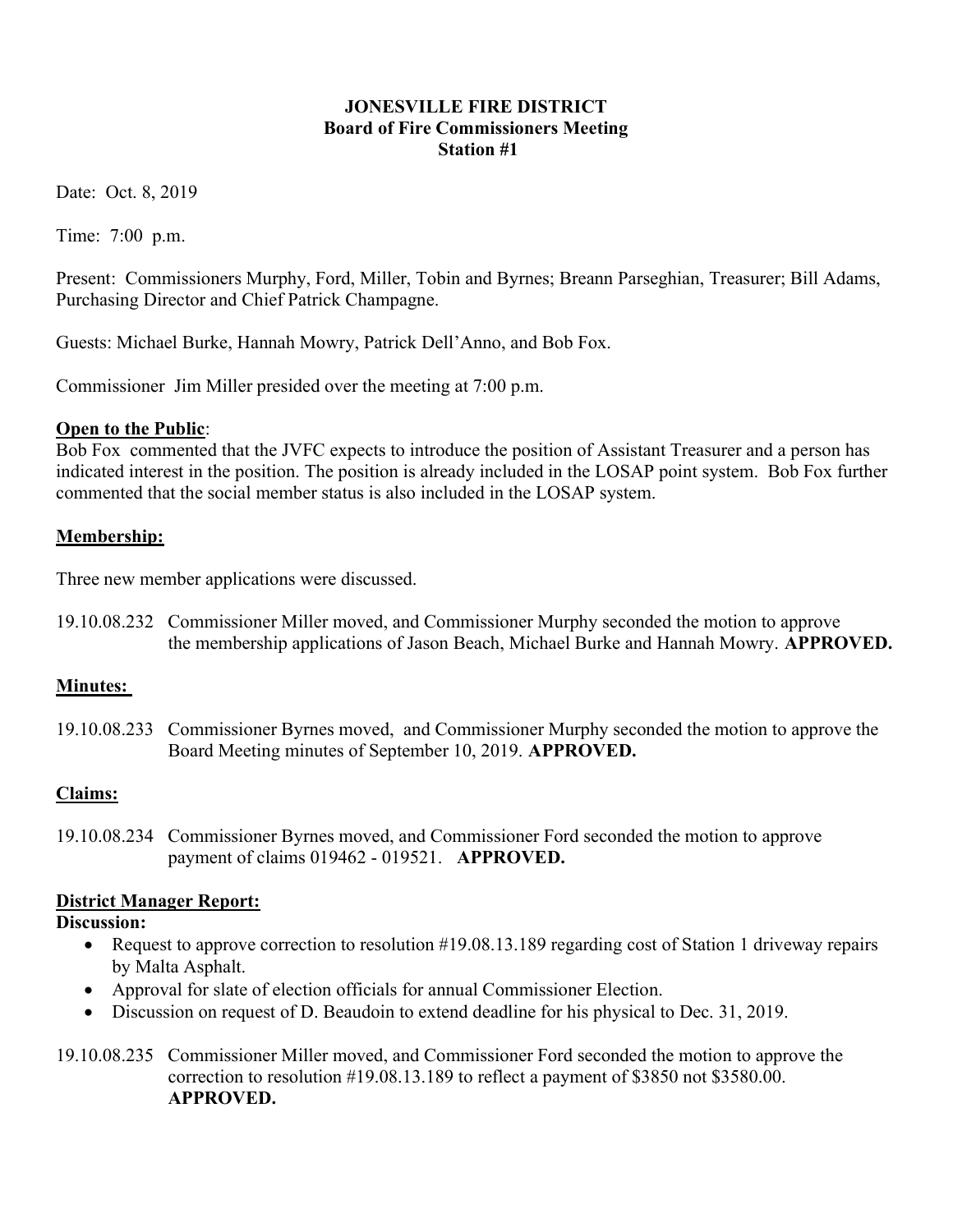- 19.10.08.236 Commissioner Miller moved, and Commissioner Ford seconded the motion to approve the Slate of Election Officials for the Annual Commissioner Election on Dec. 10, 2019. APPROVED.
- 19.10.08.237 Commissioner Miller moved, and Commissioner Ford seconded the motion to approve an extension of Dec. 31, 2019 to D. Beaudoin to get his physical for 2019. APPROVED.
- 19.10.08.238 Commissioner Byrnes moved, and Commissioner Ford seconded the motion to approve the District Manager's Report. APPROVED.

#### Purchasing Director's Report:

#### Discussion:

- Bill commented that 12 out of 14 work orders were completed.
- Bill commented that water level gauge on E361 does not have working lights and Bulldog Apparatus will be working on it, and the remote for the deck gun monitor on ETA362 was repaired.
- PMs on vehicles will start tomorrow.
- Discussion held on EMS CME services with the consensus to approve services for 25 EMTs.
- Discussion held on the crab apple trees and possible treatment with the consensus to leave the decision up to the Buildings & Grounds Committee. No action taken.
- 19.10.08.239 Commissioner Byrnes moved, and Commissioner Ford seconded the motion to approve the renewal of online CME services for up to 25 EMTs at a cost of \$1498.75. APPROVED.
- 19.10.08.240 Commissioner Miller moved, and Commissioner Murphy seconded the motion to approve the Purchasing Director's Report. APPROVED.

## Chief's Report:

#### Discussion:

- A discussion was held on various training requests, parades and apparatus requests.
- 19.10.08.241 Commissioner Miller moved, and Commissioner Ford seconded the motion to approve the ' attendance of E. Mackey at the Firefighter Survival course starting Oct. 24, 2019 at Porters Corner FD and any fees associated with the course. APPROVED.
- 19.10.08.242 Commissioner Miller moved, and Commissioner Ford seconded the motion to approve the attendance of Z. Wolfe at the Firefighter II course starting Oct. 8, 2019 at Burnt Hills FD any fees associated with the course. APPROVED.
- 19.10.08.243 Commissioner Miller moved, and Commissioner Ford seconded the motion to approve the Participation of an Engine and crew to the FFI course on Nov. 7<sup>th</sup> and Dec. 9<sup>th</sup> and an ETA and crew on Dec.  $5<sup>th</sup>$ . any fees associated with the course **APPROVED.**
- 19.10.08.244 Commissioner Miller moved, and Commissioner Ford seconded the motion to approve an Engine and crew to the BEFO course at the SCFTC starting November.  $5<sup>th</sup>$ . any fees associated with the course **APPROVED.**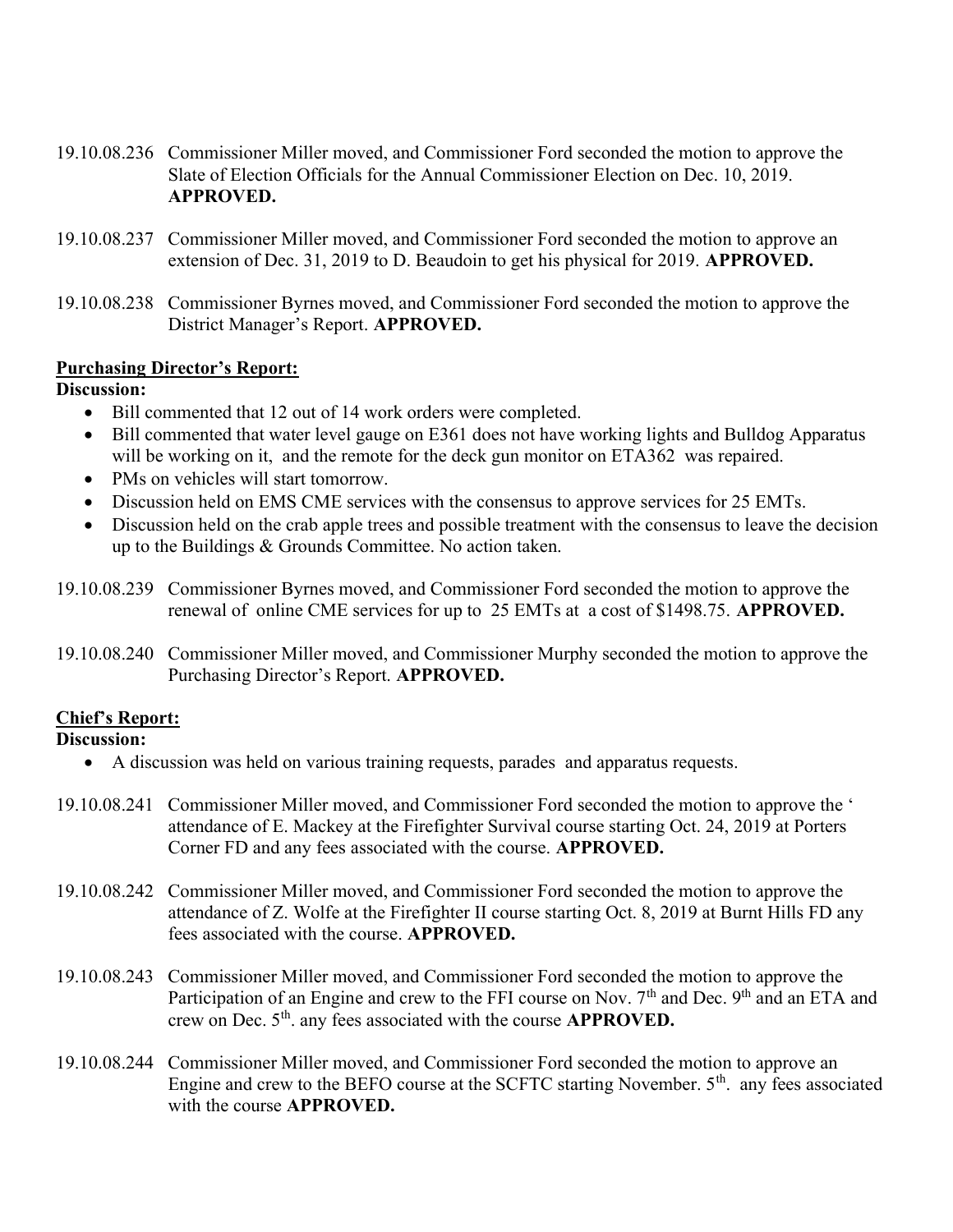- 19.10.08.245 Commissioner Miller moved, and Commissioner Ford seconded the motion to approve the use of apparatus and crew at the Clifton Knolls/Mill Creek Civic Association Halloween Parade on Oct. 27, 2019 at 12 p.m. and any other parades that we get requests for. APPROVED.
- 19.10.08.246 Commissioner Ford moved, and Commissioner Miller seconded the motion to approve the Chief's Report. APPROVED.

#### Commissioner Tobin enters the meeting.

#### Committee Reports:

#### Apparatus:

Discussion held on paint chips for E361 and E371 with the consensus for B. Adams to contact Vital Signs for some options. The cooler on R373 was replaced.

## Audit/Budget/Insurance:

No Report

#### Building and Grounds:

A discussion held on the drying, browning bushes by the walkway at Station 1 with the consensus to leave them for the winter and have them removed in the spring.

#### Capital:

No Report

## Equipment:

No Report

#### Personnel:

The Recruitment and Retention Committee will be at Station 2 for a taping for videos, one of which will be members responding to an extrication drill. Estimates for the three videos will be in the \$5-6K range. A further discussion was held on reacting a live burn video to show at the Open House

#### Policy & Procedures:

A discussion was held on our annual physicals with the several options mentioned for the process next year. Bill Adams commented that Fit Tests are scheduled for next Wednesday.

#### OLD BUSINESS:

The Public Referendum Special Election held on Oct. 1, 2019 for the purchase of two new Engines passed 81-2 votes.

Emails were sent to members who did not take the Sexual Harassment Seminar on Sept. 4, 2019 with the opportunity to take in online through McNeil & Co.

#### NEW BUSINESS:

None

Commissioner Tobin enters the meeting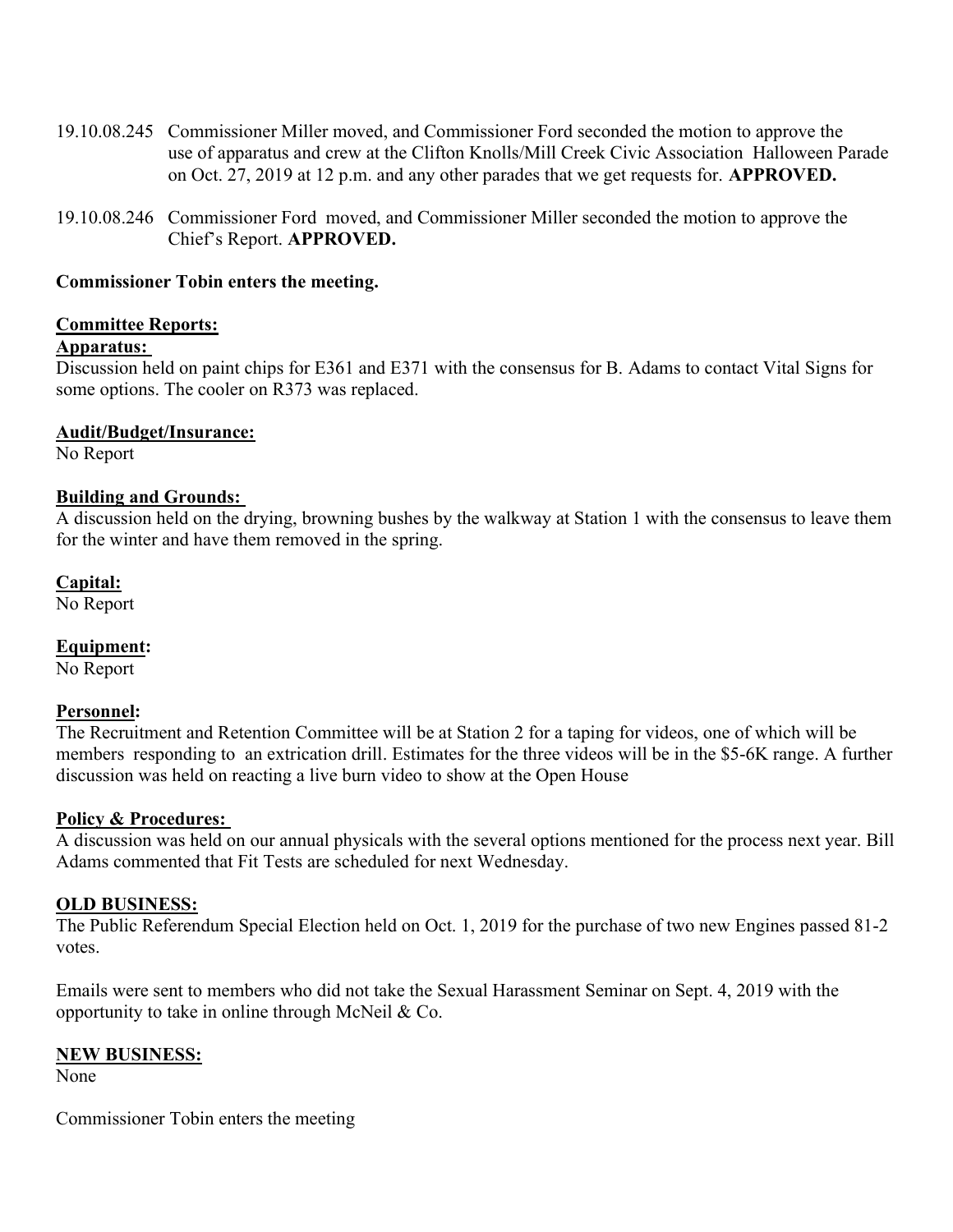## Treasurer's Report:

## Discussion:

- Breann stated that the 2020 Proposed Budget were delivered to the Town of Clifton Park, posted on the Jonesville website, and hardcopies were made available in the District Office. She also commented that Notice of the Public Hearing for the 2020 Proposed Budget was published in the District newspapers, provided to the Town of Clifton Park for posting on their website and sign, and posted on both the Jonesville website and signboard.
- Breann requested that the Board of Fire Commissioners to amend resolution 19.03.12.093 to \$6,476.10 and to amend resolution 19.08.13.189 to \$3,850.
- Breann presented forms she received for requesting NYS ID numbers necessary for the mandated Cancer Insurance reporting, with the consensus to use form EOSB-601. Breann mentioned that she is attending the Fall Training Workshop, where one of the topics covered is the Volunteer Firefighter Cancer Benefit Program and will present any potential updates/changes to the mandates at the next Board Meeting.
- **•** Breann commented that the deadline for the Sexual Harassment training, October  $9<sup>th</sup>$ , and not everyone had taken the training. She noted she was working with 1AC Dell'Anno to resolve this issue and will provide the Board with an update at the next Board Meeting.
- $\bullet$  Discussion was held on the progress, filings, and necessary information needed for the Recruitment & Retention Grant. Breann commented that she opened a checking account for grant reimbursement funds at BSNB, with the consensus to ask the auditors if the account should be treated as a standard checking account or special account.
- Discussion was held on the progress, filings, and necessary information needed for the Records Management Grant. Commissioner Miller stated that he would meet with Breann on a plan for the grant. Breann noted that the Secretary should be appointed as the District's Records Management Officer. She also commented she was working with the District's attorney to verify the Department's incorporation status regarding NFPC 1402.
- Discussion was held on the options for the bonds for the two new fire engines, escrow accounts, and the contract negotiations. The Board also asked for Breann to report back at the next Board Meeting with a recommended bond.
- Breann commented that Petty Cash was reconciled.
- **•** Breann requested to attend the Fall Training Workshop on Saturday, November  $9<sup>th</sup>$  at the West Crescent Fire Station, along with any additional expenses for fees, mileage, etc.
- 19.10.08.247 Commission Tobin moved, and Commissioner Byrnes seconded the motion, to approve the amendment of resolution 19.03.12.093 to \$6,476.10. APPROVED.
- 19.10.08.248 Commission Tobin moved, and Commissioner Byrnes seconded the motion, to approve the amendment of resolution 19.08.13.189 to \$3,850.00. APPROVED.
- 19.10.08.249 Commission Miller moved, and Commissioner Byrnes seconded the motion, to appoint Breann Parseghian as the District's Records Management Officer. APPROVED.
- 19.10.08.250 Commission Tobin moved, and Commissioner Murphy seconded the motion, to purchase two custom pumpers through Shakerly Fire Truck Sales, on behalf of Toyne Fire Apparatus, for \$1,262,486.65. APPROVED.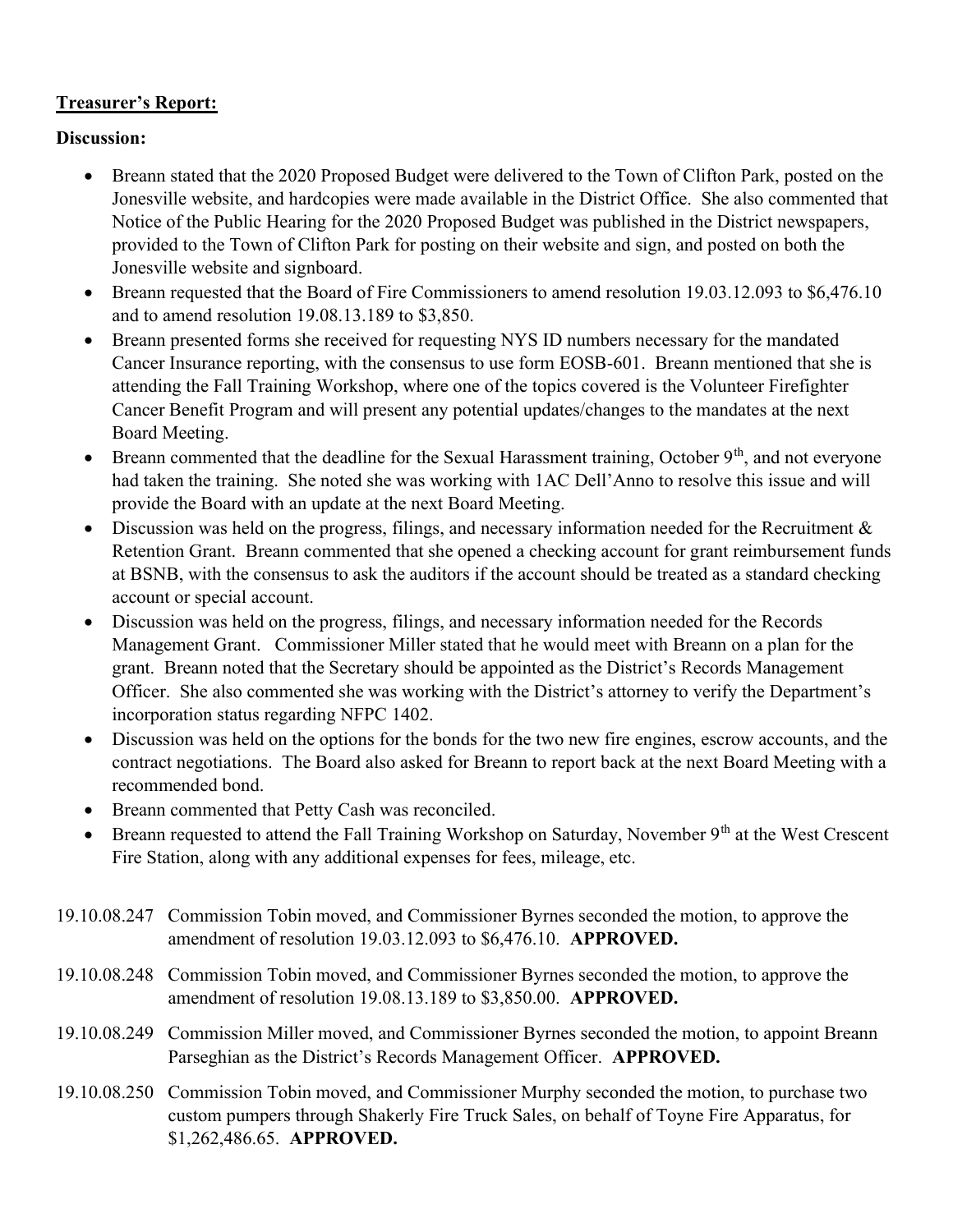- 19.10.08.251 Commission Murphy moved, and Commissioner Ford seconded the motion, to take out a bond, at the prevailing interest rate, for \$995,000 from the Bank of Greene County after the appropriate estoppel period. APPROVED.
- 19.10.08.252 Commission Miller moved, and Commissioner Ford seconded the motion, to approve of Commissioners, Chief and Staff at the Fall Training Workshop on Saturday, November  $9<sup>th</sup>$  at the West Crescent Fire Station, along with any additional expenses for fees, mileage, etc. APPROVED.
- 19.10.08.253 Commission Miller moved, and Commissioner Byrnes seconded the motion, to approve the Treasurer's Report. APPROVED.
- 19.10.08.254 Commissioner Miller moved, and Commissioner Byrnes seconded the motion to approve the appointment of B. Parseghian as Records Management Officer. APPROVED.
- 19.10.08.255 Commissioner Tobin moved, and Commissioner Murphy seconded the motion to purchase two (2) engine trucks from Toyne through VRS Sales at a cost of \$1,200,000.00. APPROVED.
- 19.10.08.256 Commissioner Murphy moved, and Commissioner Ford seconded the motion to take out a bond For \$995,000.00 from Bank of Green County after a twenty-day period. APPROVED.

Commissioner Miller moved, and Commissioner Ford second the motion to adjourn the meeting at 8:39 p.m. APPROVED.

Next meeting:

Board Meeting November 12, 2019 7:00 p.m. Station 1

Note: All motions unanimously passed unless otherwise noted.

Respectfully submitted from notes transcribed by Breann Parseghian,

Judith S. Bayer District Manager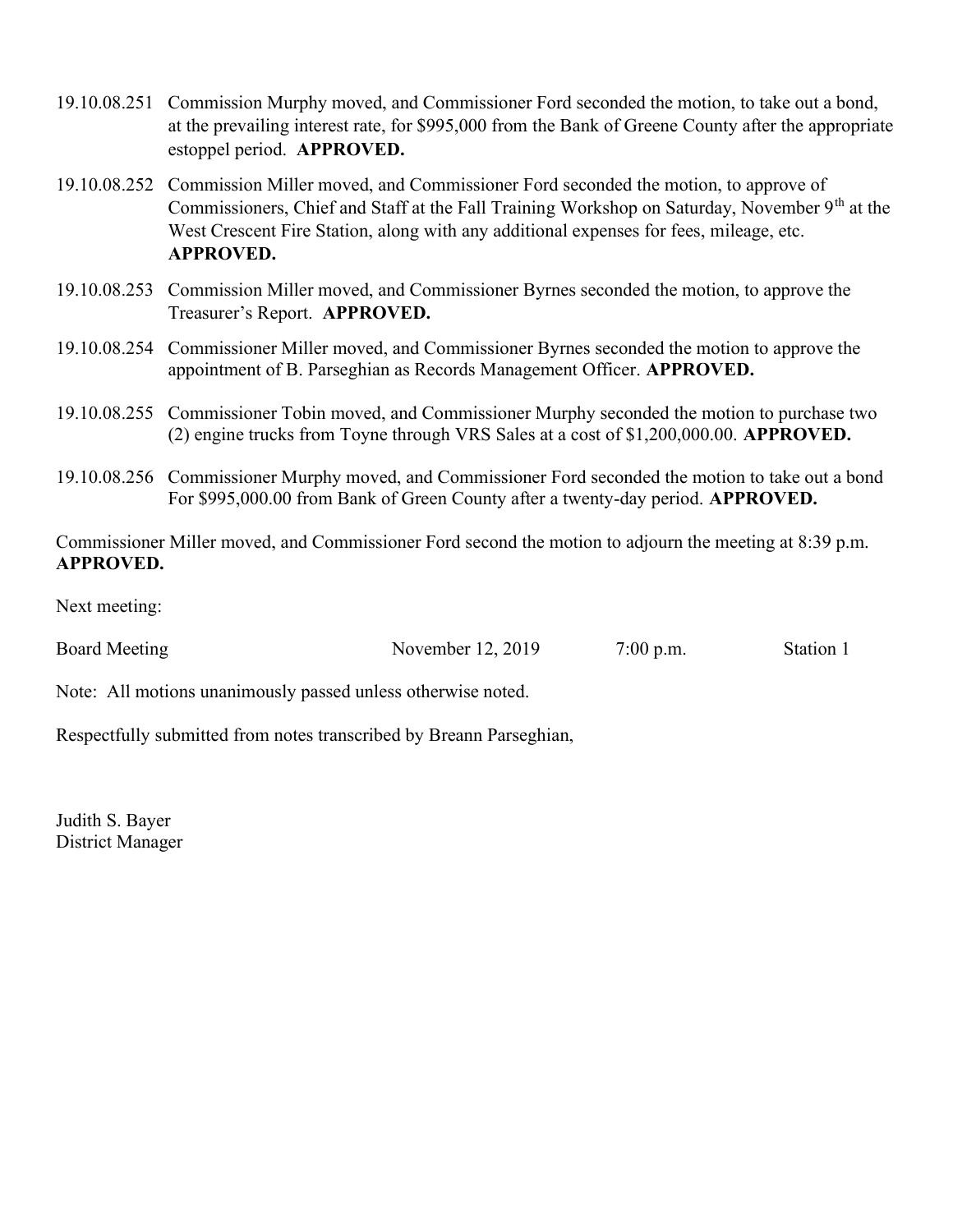## District Manager REPORT:

Previously distributed Sept. 10, 2019 Board Meeting minutes

## Correspondence Received:

## Correspondence Sent:

- 1. 9-11-2019: notice of special election for bond vote sent to TOCP for website posting and to TOCP Town Clerk for posting on bulletin board.
- 2. 9-12-2019: notice of special election posted on sign board at Station 2.
- 3. 9-18-2019: Baby Congratulations card send to T. Lemire.
- 4. 9-25-2019: notice of Public Hearing for 2020 Proposed Budget posted on website, and delivered to TOCP Town Clerk's Office
- 5. 9-25-209: legal notice of Public Hearing for 2020 Proposed Budget sent to Albany Times Union and Daily Gazette.
- 6. 9-30-2019: B. Parseghian registered for the AFDCA Fall Workshop on Nov. 9<sup>th</sup> at WCFD.
- 7. 10-4-2019: Baby Congratulations card sent to Tim and Emily Hannigan.

## Buildings & Grounds:

## Miscellaneous:

- 1. Approve correction to resolution #19.08.13.189 to read \$3850.00 to Malta Asphalt instead of \$3580.00 for Station 1 Driveway sealing, striping, repairs at Station 1.
- 2. Approval of slate of election officials for Special Election on Oct. 1, 2019 annual Commissioner Election on Dec. 10, 2019.
	- Jan Holick Chairman
	- Julie Holick Station 1
	- Terry Bucci Station 1
	- Matthew Cinadr Station 2
	- Maureen Cinadr Station 2
- 3. Request from FF D. Beaudoin for an extension to 12/31/2019 for his annual physical due to work commitment outside of the district area.

# Purchasing Director Report

## Informational/Discussion

1. 14 work orders submitted over last month, 12 completed

## Items for Approval

- 1. Change from October's request for Centre Learn. Renew online CME service Switch to Target Solution \$89.95 per user. 22 users JVFD - \$1958 Plus \$395 Yearly maintenance fee – Total \$2353 for 14 months of online training
- 2. Mobile radio for M367 New from Pittsfield Communication on State contract \$3299.75
- 3. 1-year contract renewal for Philip's MRx heart monitors \$3,062.50 12/15/19-12/14/20
- 4. Resupply of PPE pieces gloves, mask, helmets, boots \$7500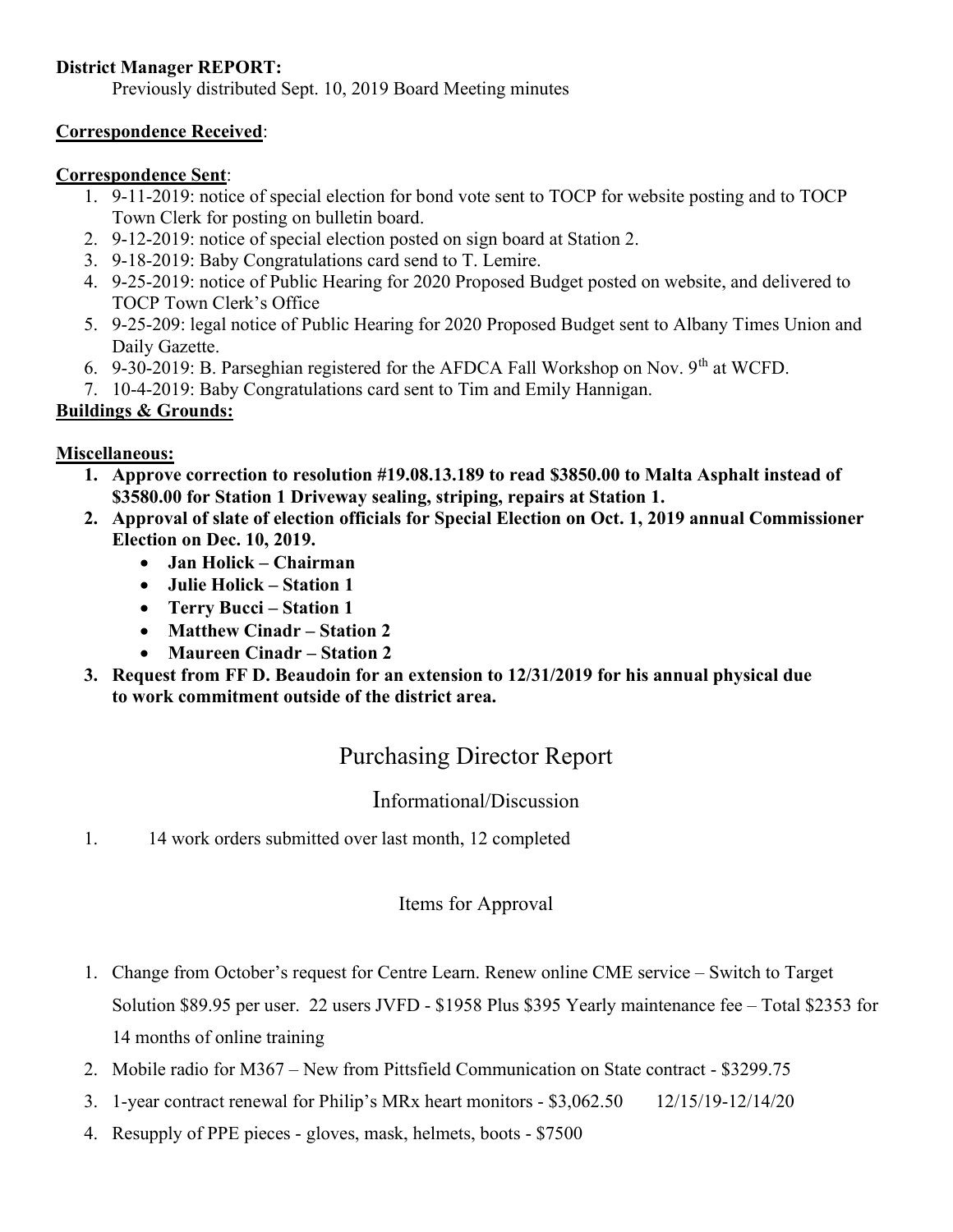#### TREASURER'S REPORT:

Submitted for the October 8, 2019 Meeting

## Financial:

- 1. Proposed Budget delivered to TOCP for posting, posted on JVFD website, and hardcopies made available in the District Office.
- 2. Notice of the Public Hearing for the Proposed Budget was published in the newspapers, provided to the TOCP for posting on their website and sign, and posted on JVFD website and signboard.
- 3. Country Knolls Mill Creek Civic Association requesting JVFD at their annual Halloween parade on October 27, 2019 at 12:00 noon.
- 4. Request to amend resolution 19.03.12.093 to \$6,476.10.
- 5. Request to amend resolution 19.08.13.189 to \$3850.00 for Station #1 driveway.
- 6. Cancer insurance update.
	- a. NYS ID numbers.
		- b. Attestation document.
		- c. Potential changes in the law.
- 7. Sexual Harassment training must be completed by October 9, 2019.
- 8. Grant update.
	- a. Recruitment & Retention Grant
		- i. Filed paperwork with BSNB to open a checking account for grant reimbursement purposes. Checks?
		- ii. Spending update.
		- iii. Next report to be filed with DHSES by October  $30<sup>th</sup>$ .
	- b. Records Management Grant
		- i. RMO appointment.
		- ii. NFPC 1402 incorporation.
		- iii. Progress update.
- 9. Presentation of bond options.
- 10. Petty cash reconciled.

#### Training:

Request to attend Fall Training Workshop on Saturday, November 9<sup>th</sup> at West Crescent Fire Station, as well as for fees, mileage, etc.

#### Personnel:

Correspondence Received:

#### Miscellaneous:

## End of Treasurer's Report.